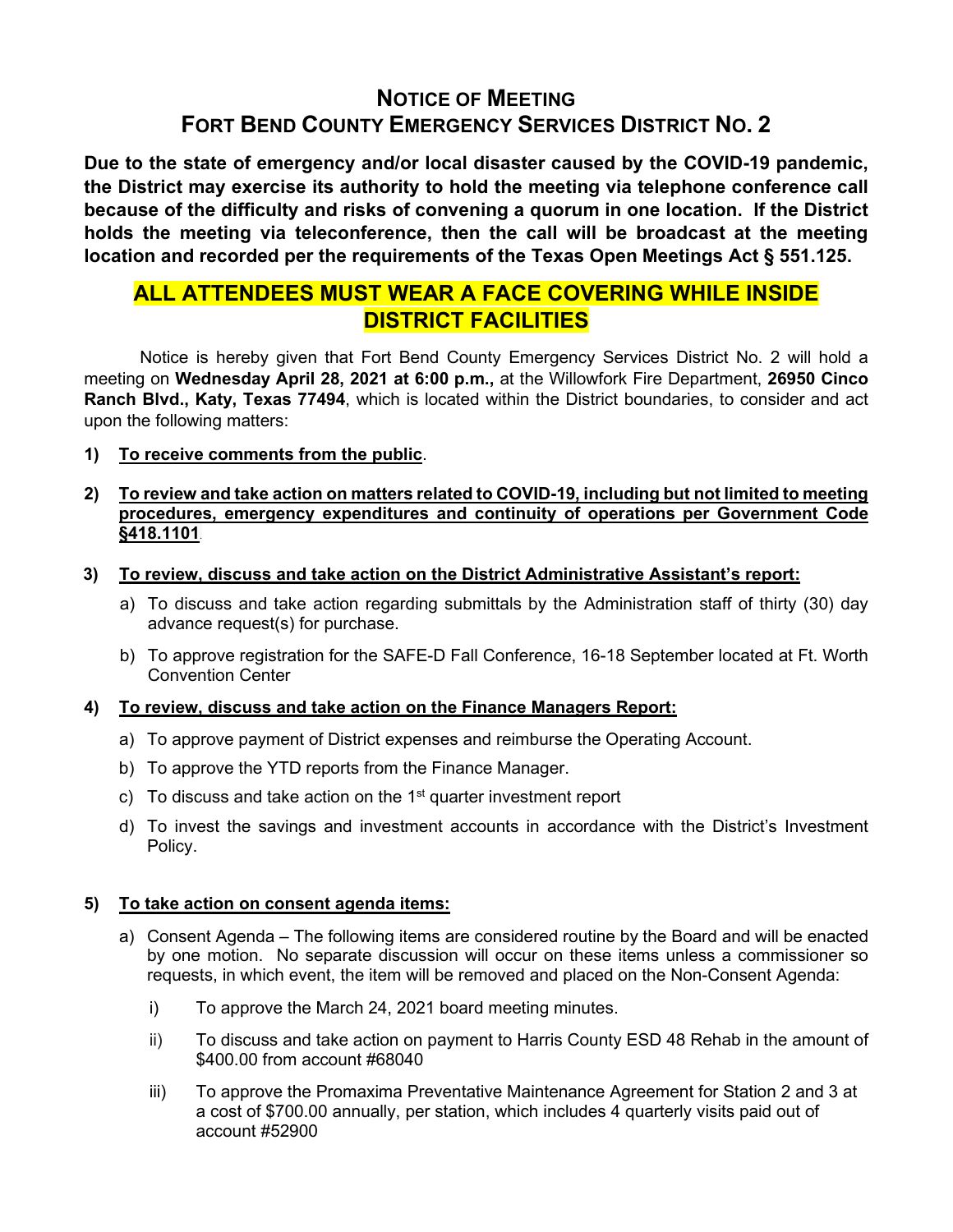Fort Bend County Emergency Services District No. 2 Notice of Regular Board Meeting: April 28, 2021 Page 2

### **6) To review, discuss and take action on non-consent agenda items:**

a) Items removed from the Consent Agenda.

### **7) To review, discuss and take action on the Fire Chief's report:**

- a) To review, discuss and take action on approval of expenses related to upcoming firefighting classes, course materials, equipment and related expenditures incurred by the District's service providers for the benefit of the District.
- b) To receive an update on the Cypress Creek Communications Center.
- c) To receive an update on service provided to Harris-Ft Bend County MUDs 1 and 5 (area including the Falcon Point Subdivision).
- d) To discuss and take action on setting time limit for continuation of FLMA benefits.
- e) To discuss and take action on contracting LifeScan for annual employee physicals for an amount not to exceed \$56,773.00 from account #51018.
- f) To discuss and take action on payment for  $1<sup>st</sup>$  Quarter dispatch fees to the Comm Center out of account #54010.
- g) To review, discuss and take action on submittals by the Department of thirty (30) day advance request(s) for purchase.
- h) To discuss and take action on upgrades to the FirePro Incident Reporting

# **8) To review, discuss and take action on Commissioner matters:**

- a) To confirm the May 26, 2021 Board meeting date.
- b) To receive a strategic initiative update.
- c) To receive a Legislation Session update.
- d) To administer oath of office to newly re-appointed Commissioners.
- e) To designate the location of the District Administrative office.
- f) To approve the annual investment policy.
- g) To review status of Harris-Ft. Bend Mud 1 & Mud 5 Service Contracts and elections
- h) To take action on 2020 Tax Year Amendment to Interlocal Cooperation Agreement for Collection of taxes between Fort Bend County and the District.
- i) To discuss and take action on the ratification of a continuing contract with a private law firm for the collection of delinquent District Ad Valorem Property Taxes and providing for the payment of up to 20% of the delinquent taxes, penalties, and interest which are collected by the attorney under said contract.